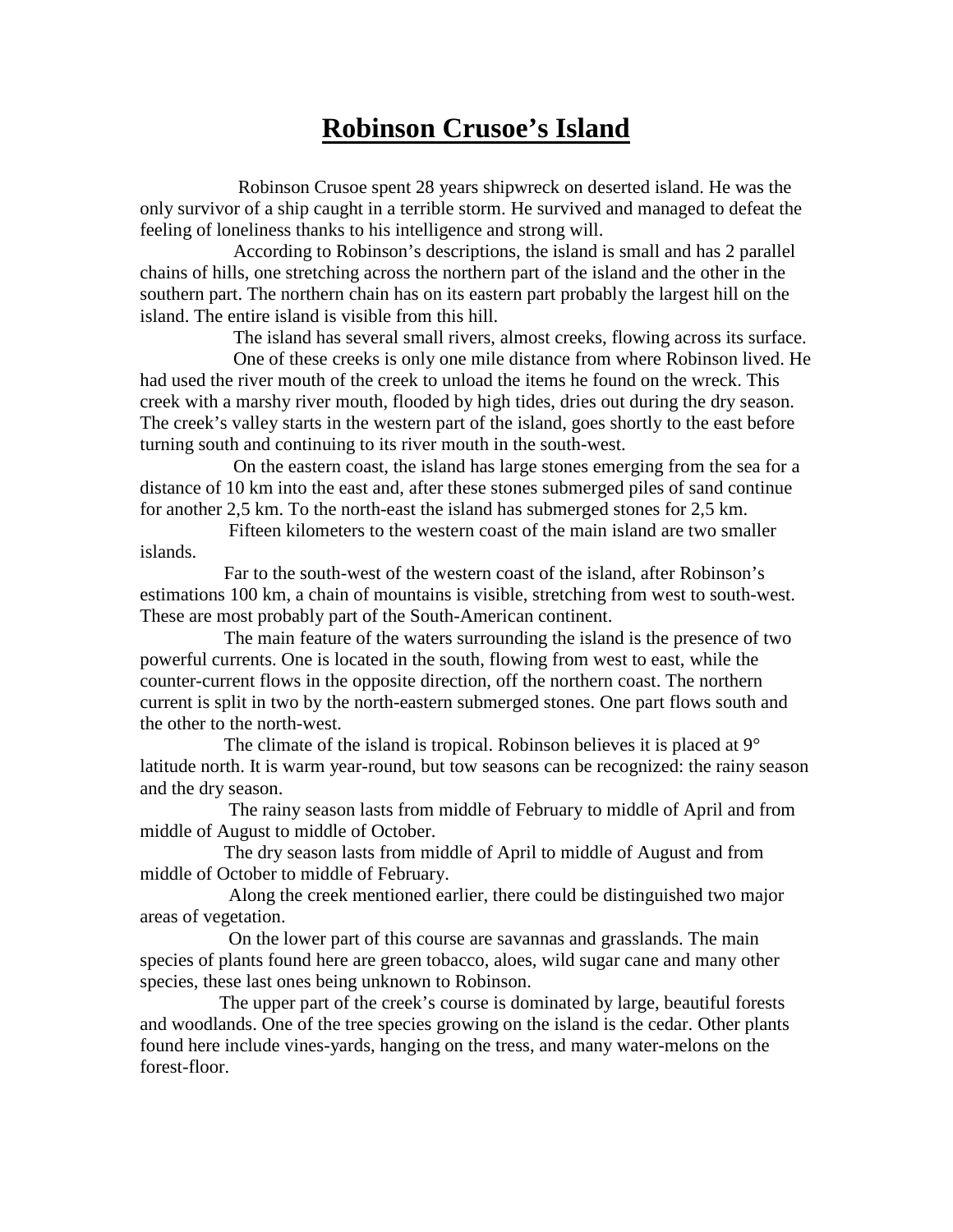In this second area of vegetation, at the creek's spring is a clearing in the forest. This clearing is full of prospering vegetation. Here grow wild cocoa trees, orange trees and lemon trees.

 Such an organization of the vegetation is found in other parts of the island. The western coast also has savannas full of herbs and flowers surround by prospering forests.

 One curios tree specie, unknown to Robinson, has a special property: poles and stakes made from this tree, if fixed into the ground, grow back branches and even routs.

 The island is home to many species of many species of animals, a diverse fauna.

 Turtles come to this island, probably to lay their eggs, because Robinson had found eggs inside the ones he caught. Turtles are very common on the west coast of the island. Other marine animals that come to the island's shore are seals and penguins.

 Birds are extremely numerous. There are many species, most unknown to Robinson. This species include ducks and parrots. Parrots are found mostly on the western part of the island.

The most numerous mammals are rabbits and gouts.

Predatory animals include foxes and wild cats.

 Robinson lived on one of the hills on the western end of the southern chain. Here he found a plateau located on the north-north-west side of the hill. It had about 100 meters broad and 200 long. The hill from its top to the plateau was very steep. Robinson enclosed on the plateau a semicircle with a diameter of 20 yards. He made a tent to protect him from rain and dug a cave into the soft and crumbly stone the hill was made of. He also made himself a cottage in the opening at the creek's spring, where the lush vegetation was.

 Robinson made currants out of grapes and made a flock of domesticated gouts. He never left his home on the plateau in the raining season, because, if he did, he would have suffered of fever.

 Robinson caught one of the parrots living on the western part of the island and made it his pet. He named it Poll and taught it to talk.

He found a large cave on the island and kept part of his provisions there.

 This is the island Robinson Crusoe lived on, as he described it, and the way it has influenced his life on it. The island being prosperous, Robinson managed to make his sitting relatively pleasant. The years spend on the island profoundly changed Robinson's perception of the world. From a mean, stubborn man he became an open-minded and wise person.